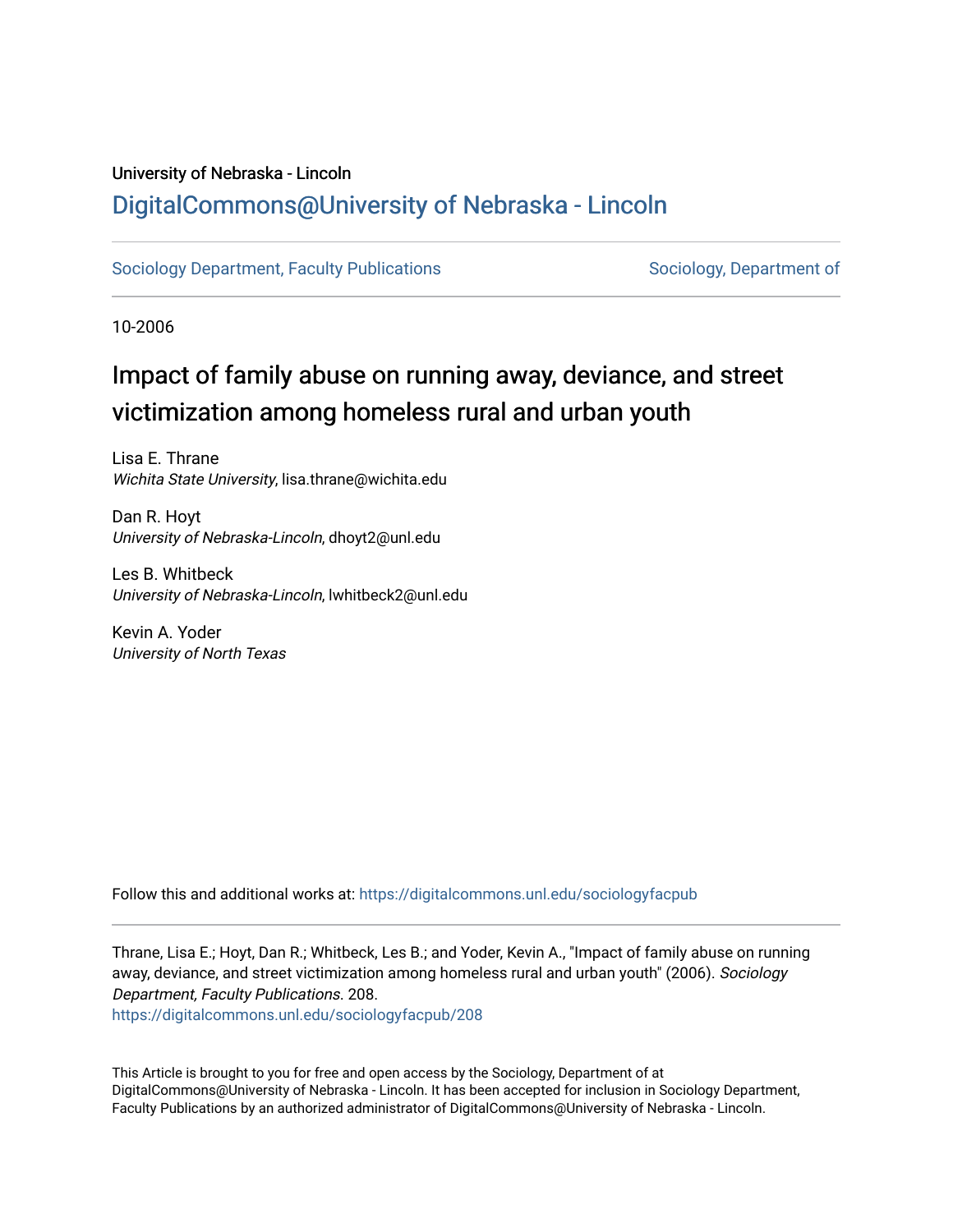# **Impact of family abuse on running away, deviance, and street victimization among homeless rural and urban youth**

Lisa E. Thrane,<sup>1</sup> Danny R. Hoyt,<sup>2</sup> Les B. Whitbeck,<sup>2</sup> and Kevin A. Yoder<sup>3</sup>

1. Department of Sociology, Wichita State University, Wichita, KS, USA

2. Department of Sociology, University of Nebraska–Lincoln, Lincoln, NE, USA

3. Department of Sociology, University of North Texas, Denton, TX, USA

*Corresponding author* —L. E. Thrane, Wichita State University, 401 Lindquist Hall, Box 25, Wichita, KS 67260, USA.

#### **Abstract**

- *Problem* Various demographic and familial risk factors have been linked to runaway behavior. To date, there has not been a systematic investigation of the impact of size of community on runaway behavior. This study will compare runaways from smaller cities and rural areas to their urban counterparts.
- *Methods* A convenience sample of 602 adolescents was interviewed between 1995 and August of 1996 in Missouri, Iowa, Nebraska, and Kansas, USA. Multiple regression was used to examine the association between gender, neglect, sexual abuse, physical abuse, geographic and family structure change, and community size of first runaway to predict age at first runaway, deviant subsistence strategies, and street victimization.
- *Results* Findings indicate that adolescents exposed to neglect  $(\beta = -.20)$  and sexual abuse ( $\beta$  = -.16) ran away sooner and were more likely to be victimized on the street. Rural adolescents who experienced higher levels of physical abuse relied more heavily on deviant subsistence strategies ( $\beta$  = .15) and remained in abusive homes longer  $(\beta = .15)$  than their similarly situated urban counterparts.
- *Conclusions* Rural youth who have been subjected to elevated levels of familial abuse are at greater risk of deviant subsistence strategies, which increase the likelihood of street victimization.

**Keywords:** abuse, neglect, runaway, deviance, victimization, rural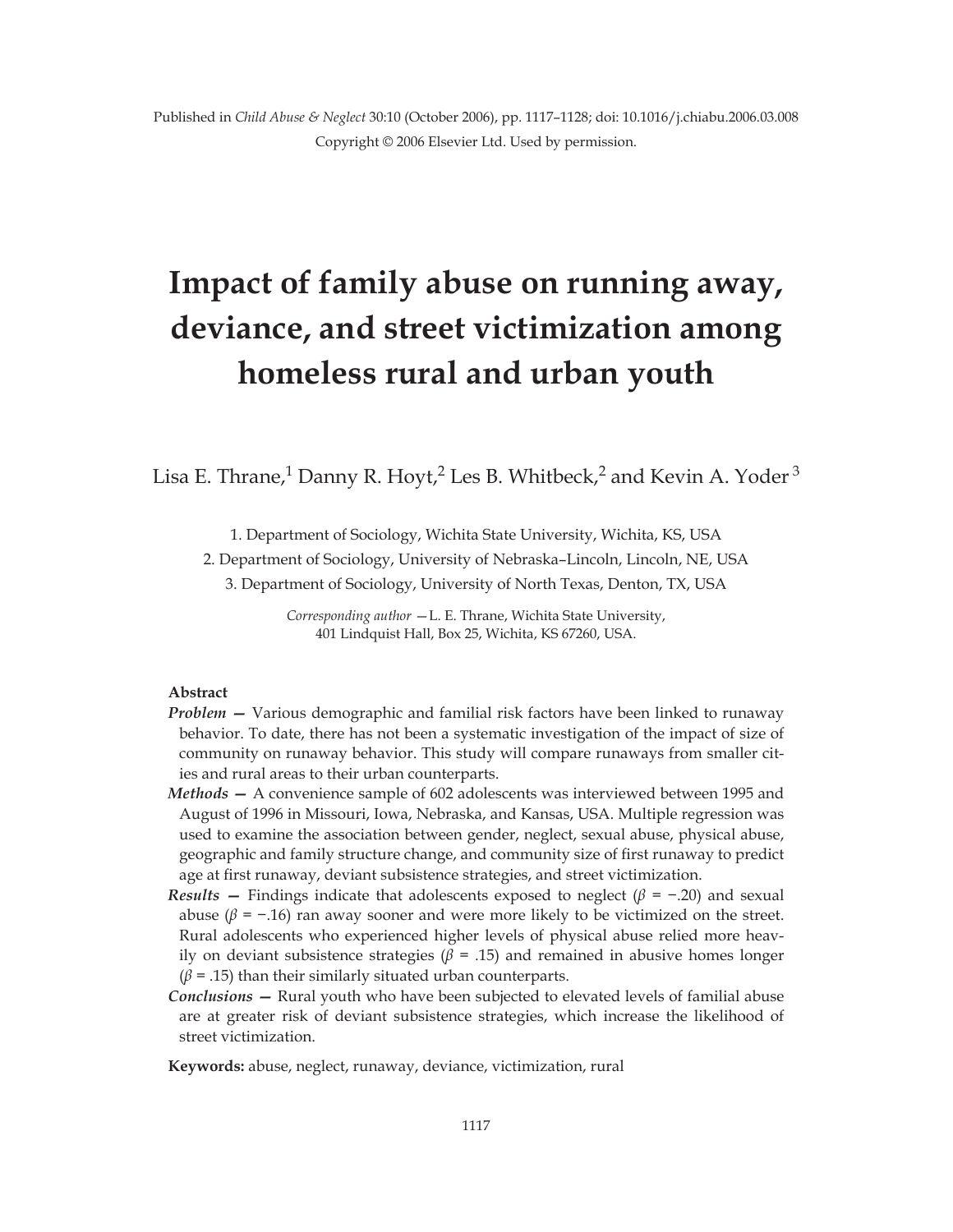#### **Introduction**

In the United States, the annual number of adolescent runaways has been estimated between 500,000 and 1.5 million (Committee on Labor, 1990; Finkelhor, Hotaling, & Sedlak, 1990; Hammer, Finkelhor, & Sedlak, 2002). Homeless and runaway adolescents report running from sexual and physical abuse and neglect (Janus, Burgess, & McCormack, 1987; Powers, Eckenrode, & Jaklitsch, 1990; Stiffman, 1989; Whitbeck & Hoyt, 1999), and studies have linked childhood victimization to delinquency (Herrera & McCloskey, 2001; Kaufman & Spatz Widom, 1999; Zingraff, Leiter, Myers, & Johnson, 1993). Maltreatment also is associated with deviant subsistence strategies (Hagan & McCarthy, 1997; Mc-Cormack, Burgess, & Gaccione, 1986; Whitbeck & Simons, 1990) and street victimization (Janus, Archambault, Brown, & Welsh, 1995; Simons & Whitbeck, 1991; Tyler, Hoyt, Whitbeck, & Cauce, 2001; Whitbeck, Hoyt, & Ackley, 1997) among homeless and runaway youth. Adolescents' reliance on the street economy increases their exposure to motivated offenders and further victimization (Lauritsen, Sampson, & Laub, 1991).

To date, there has not been a systematic investigation of the impact of size of community on runaway behavior. Little is known about youth who run away in smaller cities and rural areas, and few comparisons have been made to their urban counterparts. Specifically, this paper will evaluate family factors and community size differences that contribute to running away, deviant subsistence strategies, and street victimization. It will also investigate interaction between community size and family and street variables. Small Midwestern communities may have fewer safety nets available for young people contemplating running away from abusive homes. As a result, rural youth may be more damaged and chart a more delinquent post-runaway trajectory.

#### **Literature review**

#### *Running from dysfunctional families*

Dysfunctional and disorganized homes set the stage for running away at a relatively young age (Tyler et al., 2001). Runaways were more likely than non-runaways to report their parents did not care about them (Whitbeck, Hoyt, & Ackley, 1997). Familial physical and sexual abuse is not uncommon (Hagan & McCarthy, 1997; Janus et al., 1987; Kufeldt & Nimmo, 1987; Whitbeck & Hoyt, 1999; Whitbeck & Simons, 1990). For example, in one study, nearly 75% of male runaways were physically abused, while 38% were survivors of sexual abuse (Janus et al., 1987).

#### *Familial effects on deviance*

Maladaptive familial relations like abuse and neglect could have the net effect of escalating the use of deviant street survival strategies (Hagan & McCarthy, 1997; Simons & Whitbeck, 1991; Whitbeck & Hoyt, 1999). While physically abused youth were more likely to commit a violent offense (Maxfield & Spatz Widom, 1996), physical abuse increased the risk of runaway behavior which then promoted deviant street behavior (Simons & Whitbeck, 1991).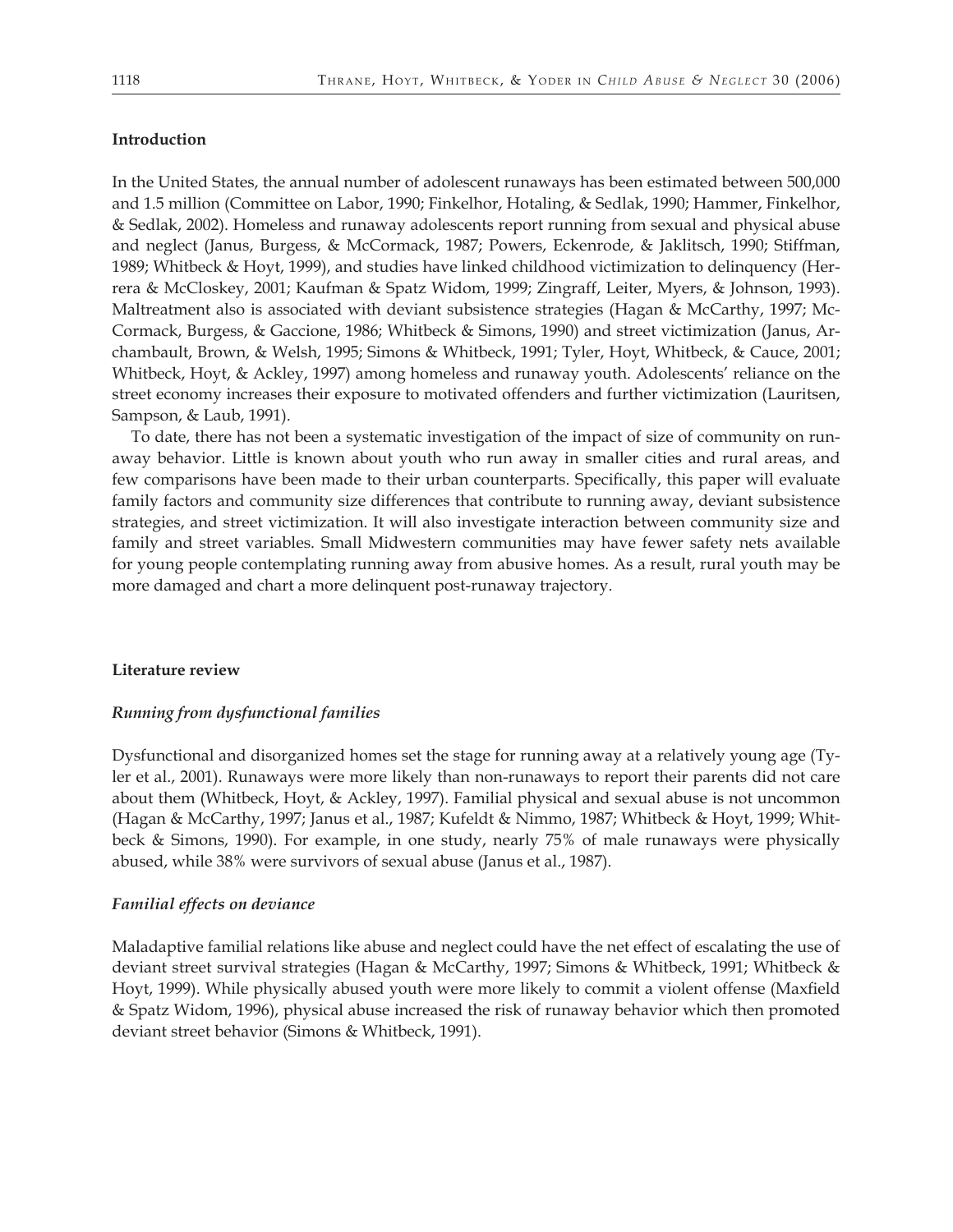#### *Risk factors for street victimization*

Physical and sexual street victimization has been well documented (Hagan & McCarthy, 1997; Kipke, Simon, Montgomery, Unger, & Iverson, 1997; Tyler et al., 2001; Whitbeck & Hoyt, 1999). Deviant subsistence strategies have been shown to increase the risk of exploitation and victimization (Baron, 2003; Hagan & McCarthy, 1997; Lauritsen et al., 1991; Whitbeck & Hoyt, 1999). In a study of Los Angeles' homeless adolescents, nearly 75% witnessed physical attacks whereas 50% had been physically threatened (Kipke et al., 1997). Abuse has been linked to victimization while on the street (Janus et al., 1995; Lee & Schreck, 2005; Tyler et al., 2001; Whitbeck & Hoyt, 1999; Whitbeck, Hoyt, & Ackley, 1997). For instance, childhood sexual abuse led to risky behavior (e.g., deviance subsistence strategies, deviant peers, and survival sex), which influenced sexual victimization after running away (Tyler et al., 2001). Homeless and runaway youth may have fewer resources to prevent street victimization (Hoyt, Ryan, & Cauce, 1999), which could increase their vulnerability to repeated incidents (Johnson, Bowers, & Hirschfield, 1997).

#### *Community effects*

Since the 1980s, economic decline in agriculture and rural America is the well-established pattern (Drabenstott & Gibson, 1988), which has left many rural communities without needed human capital and resources to rebuild the economic base (Hoyt, Conger, Gaffney Valde, & Weihs, 1997). In a survey of Missouri's child welfare agency, inadequate resources to fulfill one's job responsibilities were significantly associated with more rural areas (Landsman, 2002). The changes in small rural places are likely to remove access to formal opportunities for youth services as well as federal and state funds for social welfare programs to aid runaways. Since little research has focused on community size, this study aims to fill a void in the literature by exploring the ramifications of family risk factors among runaways from rural and urban communities.

#### **Theory**

Nye's (1979) exchange perspective provides the framework for analyzing how resources affect the choices of homeless and runaway adolescents. Youth consider the numerous costs and benefits of running away and take the action that brings the greatest reward at the least expense. Young people may yearn for independence from the family of origin. In this case, running away increases rewards. On the other hand, adolescents can reach a point where family disorganization or dysfunction is more deleterious than the costs of leaving; so they run to decrease costs (Nye, 1980).

#### *Hypotheses*

The review of the homeless and runaway literature indicates that physical and sexual abuse and neglect are positively associated with running away (Janus et al., 1987; Kufeldt & Nimmo, 1987; Whitbeck & Simons, 1990; Whitbeck & Hoyt, 1999). Hypothesis 1: We predicted that youth from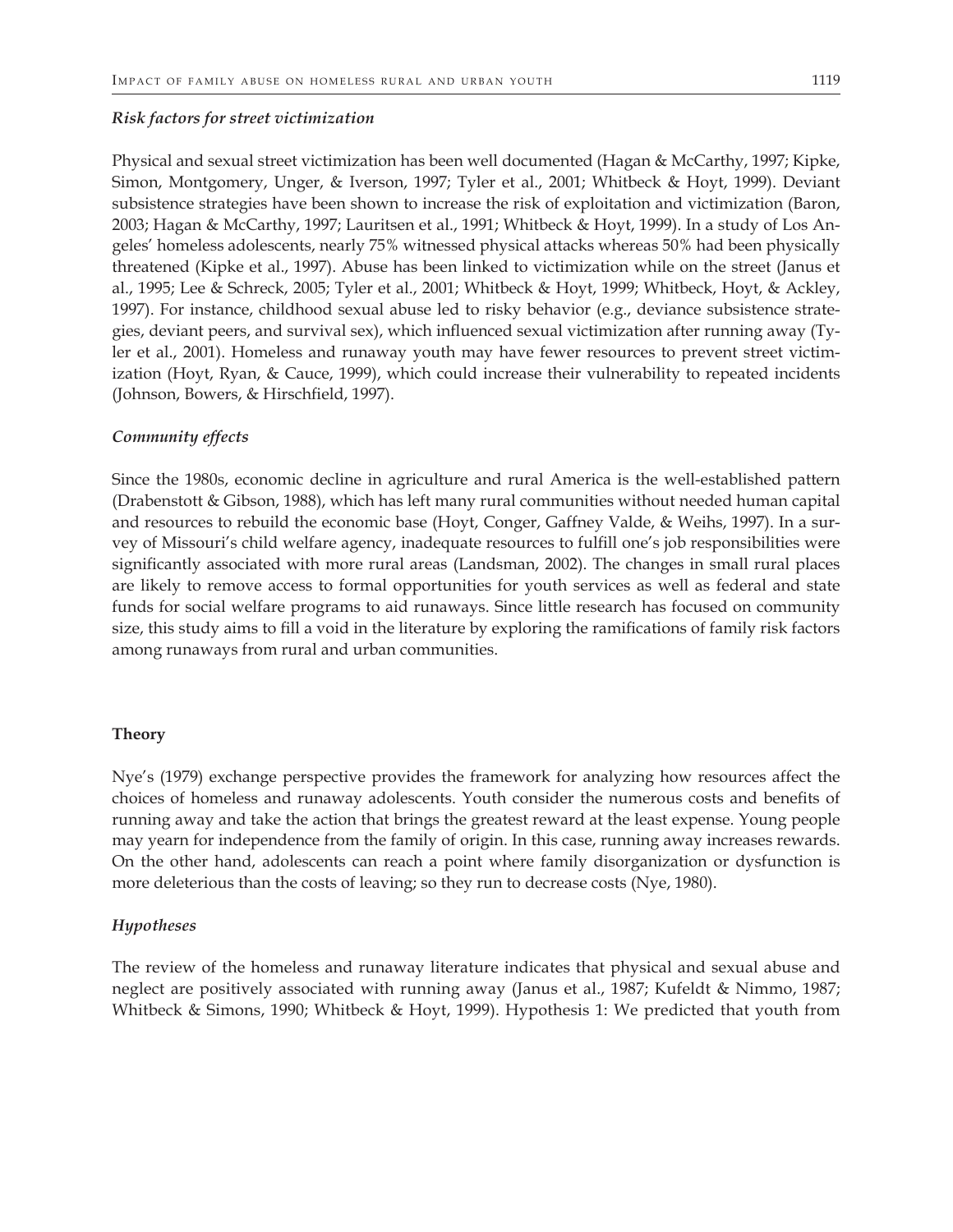dysfunctional families (e.g., neglect and abuse) will run away earlier than youth with stable family relations. Hypothesis 2: We hypothesized that physical abuse and age at first runaway will be more strongly positively correlated for rural than urban youth because rural communities may have fewer programs and resources available to aid runaway youth. In this case, abused rural youth may delay running away because there are not social welfare programs in place to provide needed resources.

It has been shown that maladaptive familial relations influence street survival strategies (Baron, 2003; Hagan & McCarthy, 1997; Whitbeck & Hoyt, 1999). Hypothesis 3: We predicted that dysfunctional family patterns will increase the use of street deviance. In rural communities, difficult family relations could alienate young people from valuable social networks making them even more vulnerable when they run away. Hypothesis 4: We hypothesized that rural runaways who have been exposed to various risk factors (e.g., family abuse and neglect) will rely on deviant subsistence strategies more so than urban youth who have had similar life experiences.

Street life exposes runaway and homeless youth to criminal opportunity, trauma, and victimization (Whitbeck & Hoyt, 1999). Youth who run away from dysfunctional families may be more damaged as a result and more vulnerable to street predators. Hypothesis 5: We predicted that maladaptive family relations (e.g., abuse and neglect) will increase the rate of street victimization. In addition, studies have shown that the use of deviant survival strategies increases the risk of being physically and sexually victimized after running away (Baron, 2003; Hagan & McCarthy, 1997; Tyler et al., 2001). Hypothesis 6: We predicted that adolescents' reliance on deviant survival strategies would increase their risk of being victimized on the street.

#### **Methods**

#### *Sample*

A convenience sample of 602 adolescents was interviewed between 1995 and August of 1996 in Missouri, Iowa, Nebraska, and Kansas (Whitbeck & Hoyt, 1999). Six agencies with existing street outreach programs provided expertise and access to the studied population. Agency staff was trained to conduct interviews with homeless and runaway youth.

Age ranged from 12 to 22 years. The average age was 16 years for females and 16.6 years for males. Females represented 60% of the sample. The sample was composed of Whites (61%), African Americans (24%), Hispanic and American Indians (3%; 3%, respectively), and other racial and ethnic groups were reported by 9% of adolescents. Nearly half (49%) of adolescents reported spending most of the week prior to the interview in a shelter, 23% stayed with friends, 14% resided with family, and 14% reported various other arrangements.

#### *Procedures*

This research design improved on previous studies by sampling multiple sites with widely varying populations (14,000–339,000). Within smaller cities in Iowa (Cedar Rapids, Mason City, and Davenport) and Nebraska (Scottsbluff), smaller shelters were sampled. Respondents received \$15 for their participation. The project was approved by the Iowa State University Institutional Board. Verbal informed consent was obtained from adolescents. Their participation was voluntary and could be terminated at any time. Interviewers were mandated reporters of child maltreatment.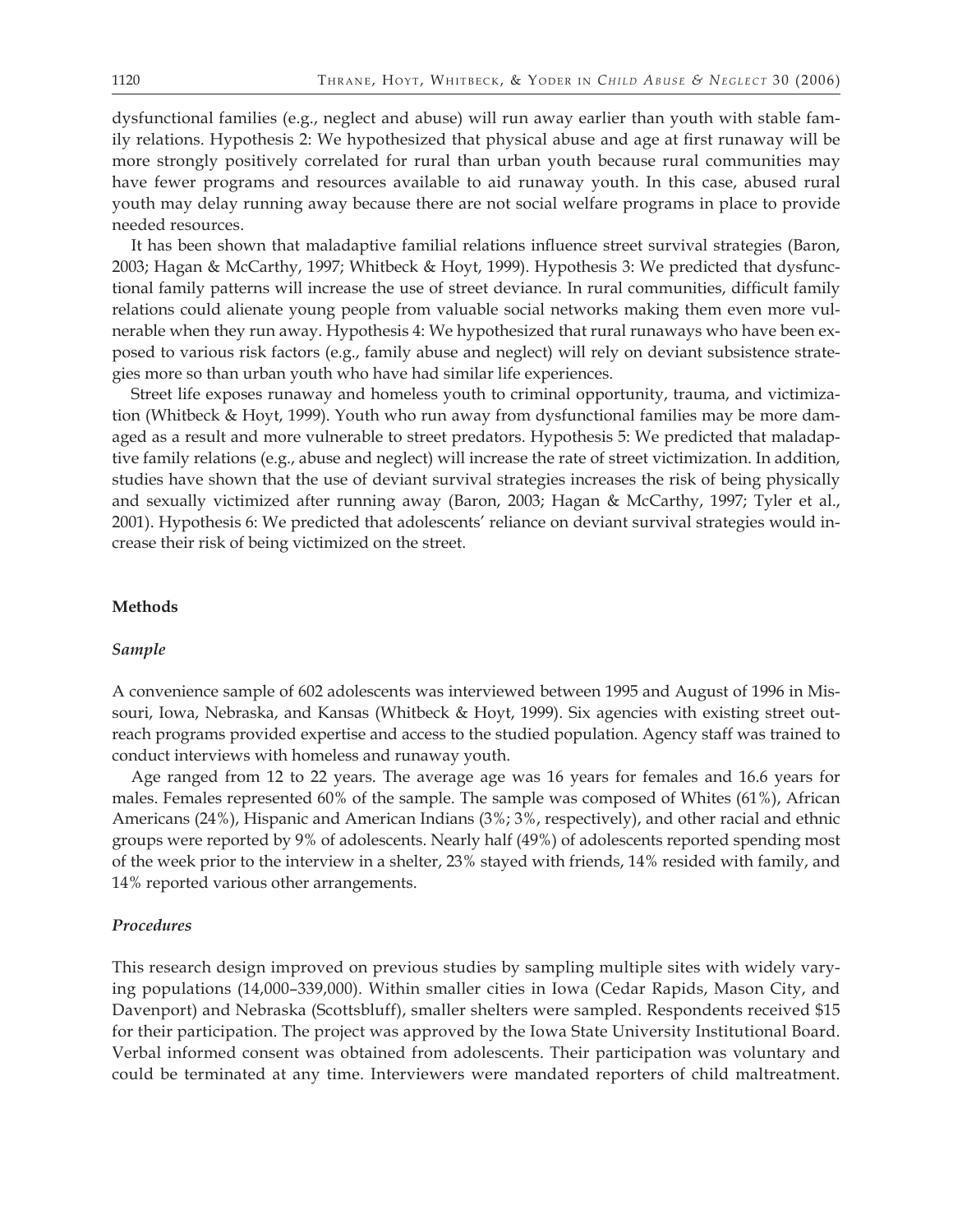The overall response rate was 93%, but ranged from 71% to 100% depending on the agency. The response rate is (total number of interviews)/(total number of interviews + total number of refusals).

#### *Measures*

**Outcome variables —** There were three outcome measures. Age at first runaway was computed by subtracting the year that the adolescent ran away the first time from the year of birth. *Deviant subsistence strategies* was assessed with a checklist of 15 items. Respondents were asked to indicate whether they had relied upon various sexual and non-sexual means to get money, food, shelter, or drugs while on their own (Whitbeck & Simons, 1990). The subscales were given equal weight in the scale with higher scores representative of greater use of deviant subsistence strategies. Individual item response categories were 0 = "no" and 1 = "yes." Cronbach's alpha was .81. *Street victimization* was computed as a sum of nine items that asked whether the young person had been robbed, beaten, sexually assaulted, threatened with a weapon, deprived of food for 24 hours, asked to steal, or sell drugs after running away (Whitbeck & Simons, 1990). Response categories ranged from  $0 =$  "never" to  $2 =$  "twice or more." Physical and sexual victimization were equally weighted in the scale. Cronbach's alpha was .80. To induce normality, a natural logarithm transformation was applied to the d*eviant subsistence strategies* and *street victimization* variables. The transformed variables are used in the analysis.

**Predictor variables —** Family factor variables consisted of the following five variables. All variables that reflect familial abuse and neglect are indicators of abuse or neglect by adult caretakers prior to running away from home. *Sexual abuse prior to first runaway* was computed from two dichotomous items adapted from Whitbeck and Simons (1990). Adolescents who indicated that they had never been asked or forced to do something sexual by an adult caretaker prior to running away were assigned a value of 0, while those who responded positively to at least 1 of the two items were coded as 1. *Physical abuse prior to first runaway* by an adult caretaker was the sum of seven dichotomous items (e.g., beaten up, threatened with a weapon) adapted from the conflict tactics scale (CTS; Straus & Gelles, 1990). Response categories were  $0 = \text{``no''}$  and  $1 = \text{``yes."}$  Cronbach's alpha for the measure was .88. *Neglect prior to first runaway* was computed as a sum of two dichotomous measures (e.g., abandoned or deprived of basic necessities). Response categories were  $0 = "no"$  and  $1 = "yes."$  (Whitbeck & Simons, 1990).

*Yearly average geographic change prior to first runaway* was the average number of times that the adolescent's family relocated before he/she ran away. *Yearly average family structure change prior to first runaway* was the yearly average of family composition change prior to running away the first time consisting of such things as divorce, remarriage, or death.

*Community size of first runaway* divided the sample into two groups based upon the community size adolescents reported that they had run away from the first time. Adapted from Hoyt et al. (1997), the community size of first runaway was operationalized as seven categories: "big city (greater than 100,000)," "suburb of a big city," "medium-sized city (50,000–100,000)," "town or small city (10,000– 50,000)," "small town (2,500–10,000)," very small town (less than 2,500)," and "country/farm." Rural adolescents (coded 1) lived in a community of less than 2,500 or nearby on farms or in the country. Urban adolescents (coded 0) lived in small towns (2,500–10,000) up to and including metropolitan areas of 100,000 or more. *Gender* was coded  $0 =$  "female" and  $1 =$  "male." A full description of the variables is available from the author upon request.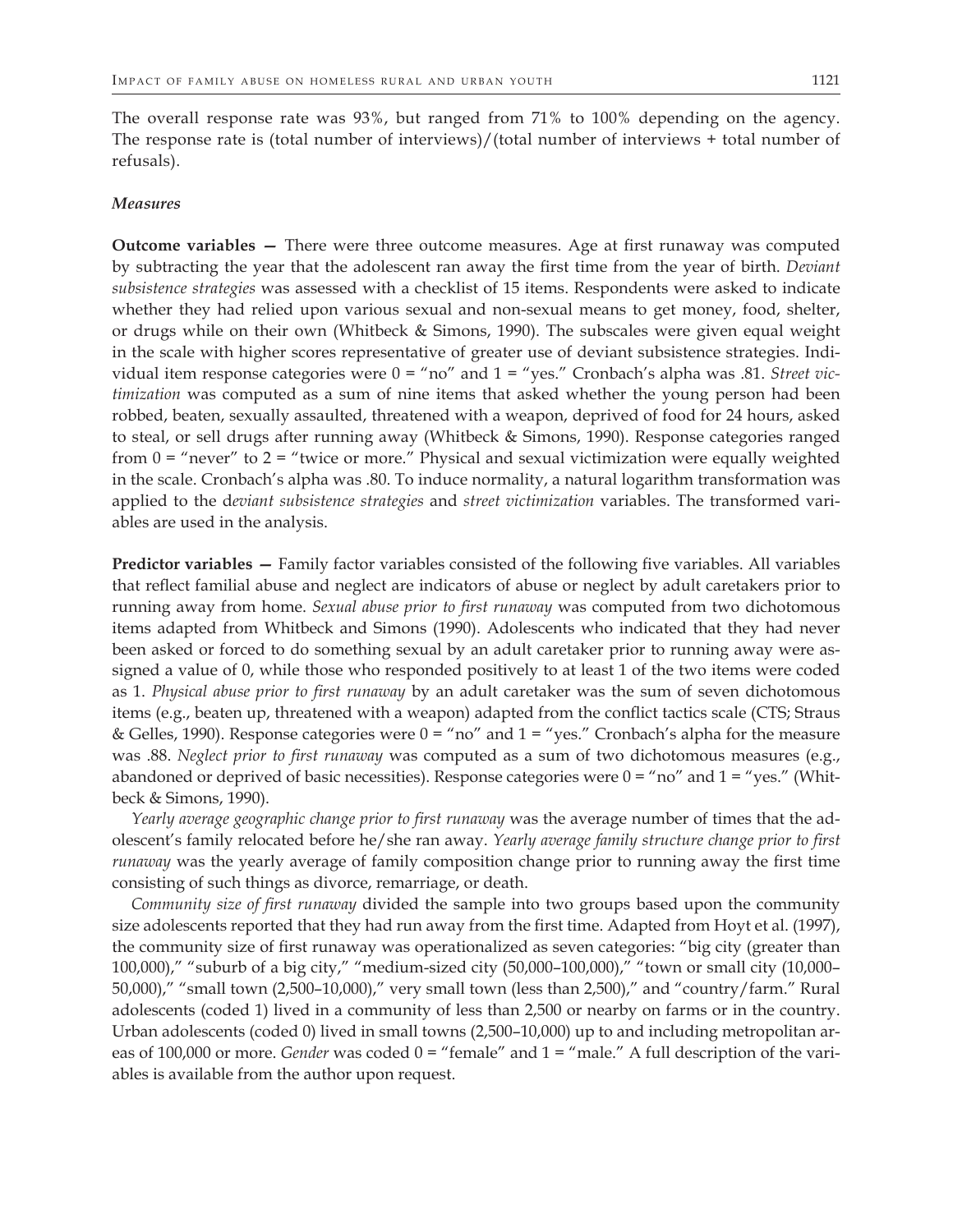#### *Data analysis*

First, the analysis plan involved a comparison of rural and urban groups to determine if they differed on the independent variables. Three separate linear regression models were estimated with SPSS 10.0. Gender, family, and community variables were entered in one block for each of the models: (1) age at first runaway, (2) deviant subsistence strategies, and (3) street victimization. Furthermore, the variable age at first runaway was added in the second model, and age at first runaway and deviant subsistence strategies were included in the third model. Interactions with community size of first runaway and family variables were tested. In the latter two models, interactions with community size of first runaway and street variables (e.g., deviant subsistence strategies and street victimization) were considered. For the final models, residual analysis was performed to verify that the model assumptions were being met.

#### **Results**

Rural youth comprised 7% (*n* = 42) of the sample. Of rural youth, 76% were interviewed in a metropolitan shelter, compared to 93% of urban runaways. No statistically significant differences were detected when comparing the rural and urban groups. Means and standard deviations as well as the percentage of adolescents who reported each of the characteristics are noted in Table 1. Neglect was reported by 27% of urban youth compared to 24% of rural adolescents. Sexual abuse affected about one in five youth (19% for urban; 17% for rural). Physical abuse was much more common. Of urban runaways, 83% reported physical abuse compared to 76% of their rural counterparts. About half reported at least one residential move (49% of urban youth vs. 43% of rural youth) while over twothirds experienced family structure change (68% vs. 64%, respectively); overall the average number of these occurrences was less than one a year prior to running away. For example, the mean for rural adolescents was .11 (*SD* = .20). About half (56%) of urban adolescents engaged in deviant subsistence strategies (45% of rural youth). Street victimization was reported by nearly three of four adolescents (73% of urban vs. 79% of rural).

|                                                     | Urban ( <i>n</i> = 557) |           |               | Rural $(n = 42)$ |           |      |  |
|-----------------------------------------------------|-------------------------|-----------|---------------|------------------|-----------|------|--|
| Variables                                           | Mean                    | <i>SD</i> | $\frac{0}{0}$ | Mean             | <i>SD</i> | $\%$ |  |
| Male                                                | N/A                     | N/A       | 40            | N/A              | N/A       | 43   |  |
| Neglect <sup>a</sup>                                | .03                     | .06       | 27            | .03              | .06       | 24   |  |
| Sexual abuse <sup>a</sup>                           | .03                     | .07       | 19            | .02              | .05       | 17   |  |
| Physical abuse <sup>a</sup>                         | .24                     | .18       | 83            | .20              | .15       | 76   |  |
| Average yearly geographic change <sup>a</sup>       | .09                     | .13       | 49            | .11              | .20       | 43   |  |
| Average yearly family structure change <sup>a</sup> | .12                     | .14       | 68            | .11              | .12       | 64   |  |
| Age at first runaway                                | 13.50                   | 2.54      | N/A           | 14.12            | 2.10      | N/A  |  |
| Deviant subsistence strategies <sup>a</sup>         | .12                     | .14       | 56            | .08              | .13       | 45   |  |
| Street victimization <sup>a</sup>                   | .28                     | .13       | 73            | .24              | .25       | 79   |  |

**Table 1.** Test for equality of means and percentage of adolescents' reporting the characteristic

There were no statistically significant differences between the urban and rural groups. a. Scale mean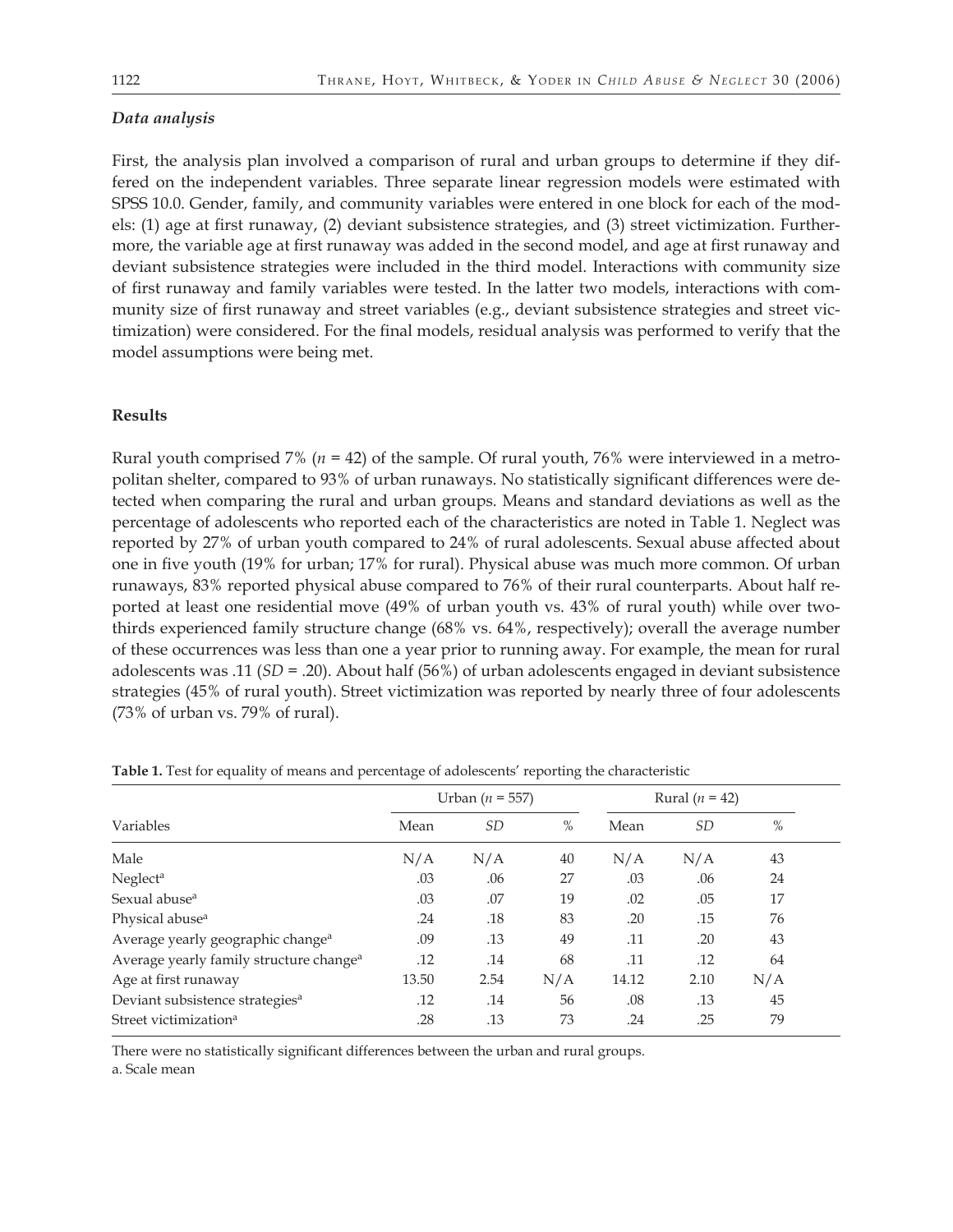|                                       | Model 1<br>Age at first<br>runaway<br>$(n = 583)$ |         |         | Model 2<br>Deviant<br>subsistence<br>strategies ( $n = 567$ ) |          | Model 3<br><b>Street</b><br>victimization<br>$(n = 566)$ |  |
|---------------------------------------|---------------------------------------------------|---------|---------|---------------------------------------------------------------|----------|----------------------------------------------------------|--|
|                                       |                                                   |         |         |                                                               |          |                                                          |  |
| Independent variable                  | $\boldsymbol{B}$                                  | $\beta$ | B       | $\beta$                                                       | B        | $\beta$                                                  |  |
| Gender $(1 = male)$                   | $-.40*$                                           | $-.08$  | $.09**$ | .30                                                           | $-.03$   | $-.06$                                                   |  |
| Neglect                               | $-8.83**$                                         | $-.20$  | .18     | .07                                                           | $.60**$  | .13                                                      |  |
| Sexual abuse                          | $-5.88**$                                         | $-.16$  | .06     | .03                                                           | $.51**$  | .13                                                      |  |
| Physical abuse                        | $-.79$                                            | $-.06$  | .03     | .04                                                           | .06      | .04                                                      |  |
| Geographic change                     | $-.56$                                            | $-.03$  | $-.00$  | $-.01$                                                        | $-.20**$ | $-.10$                                                   |  |
| Family structure change               | $-3.01***$                                        | $-.17$  | $-.03$  | $-.03$                                                        | $.15^*$  | .08                                                      |  |
| Age at first runaway                  |                                                   |         | $-.00$  | $-.02$                                                        | $-.00$   | $-.02$                                                   |  |
| Deviant subsistence strategies        |                                                   |         |         |                                                               | $.94**$  | .49                                                      |  |
| Physical abuse × community size       | $5.70^*$                                          | .15     | $.33*$  | .15                                                           | $-.37$   | $-.09$                                                   |  |
| Geographic change × community size    | $-2.55$                                           | $-.06$  | .12     | .05                                                           |          | $\overline{\phantom{0}}$                                 |  |
| Age at first runaway × community size |                                                   |         | $-.03*$ | $-.77$                                                        |          |                                                          |  |
| Sexual abuse × community size         | 1.95                                              | .01     |         |                                                               |          |                                                          |  |
| Community size $(1 = \text{rural})$   | $-.40$                                            | $-.04$  | .30     | .55                                                           | .09      | .08                                                      |  |
| Constant                              | 14.71                                             |         | .09     |                                                               | .17      |                                                          |  |
| $R^2$                                 |                                                   | .16     |         | .13                                                           |          | .32                                                      |  |
| Adjusted $R^2$                        |                                                   | .15     |         | .11                                                           |          | .30                                                      |  |

**Table 2.** Regression models for age at first runaway, deviant subsistence strategies, and street victimization

Community size of first runaway is abbreviated to community size.

 $* p < .05$ ; \*\*  $p < .01$ 

#### *Model 1*

The first model predicted age at first runaway. As shown in Table 2, females as compared to males (*β* = −.08), those who where neglected by an adult caretaker (*β* = −.20), or who were sexually abused (*β* = −.16) ran away earlier. The association of neglect and sexual abuse with age at first runaway was consistent with our first hypothesis. Family structure change also led to youth running away earlier (*β* = −.17). However, geographic change was not related to age at first runaway.

The relationship between physical abuse and age at first runaway depends on the size of the community, which is indicated by a statistically significant interaction ( $\beta$  = .15). The rate of physical abuse had little influence on urban youth's age at first runaway (see Figure 1). However, at higher rates of physical abuse, rural adolescents delayed running away nearly a year and a half compared to their urban counterparts consistent with our second hypothesis. This model explained 15% of the variation in age at first runaway.

#### *Model 2*

The second model explored the relationship between the use of deviant street subsistence strategies and various risk factors (Table 2). Males were more likely than females to use deviant subsistence strategies ( $\beta$  = .30). Prior familial neglect and sexual abuse did not predict adolescents' use of street deviance. Moreover, geographic change, change in family structure, and age at first runaway had no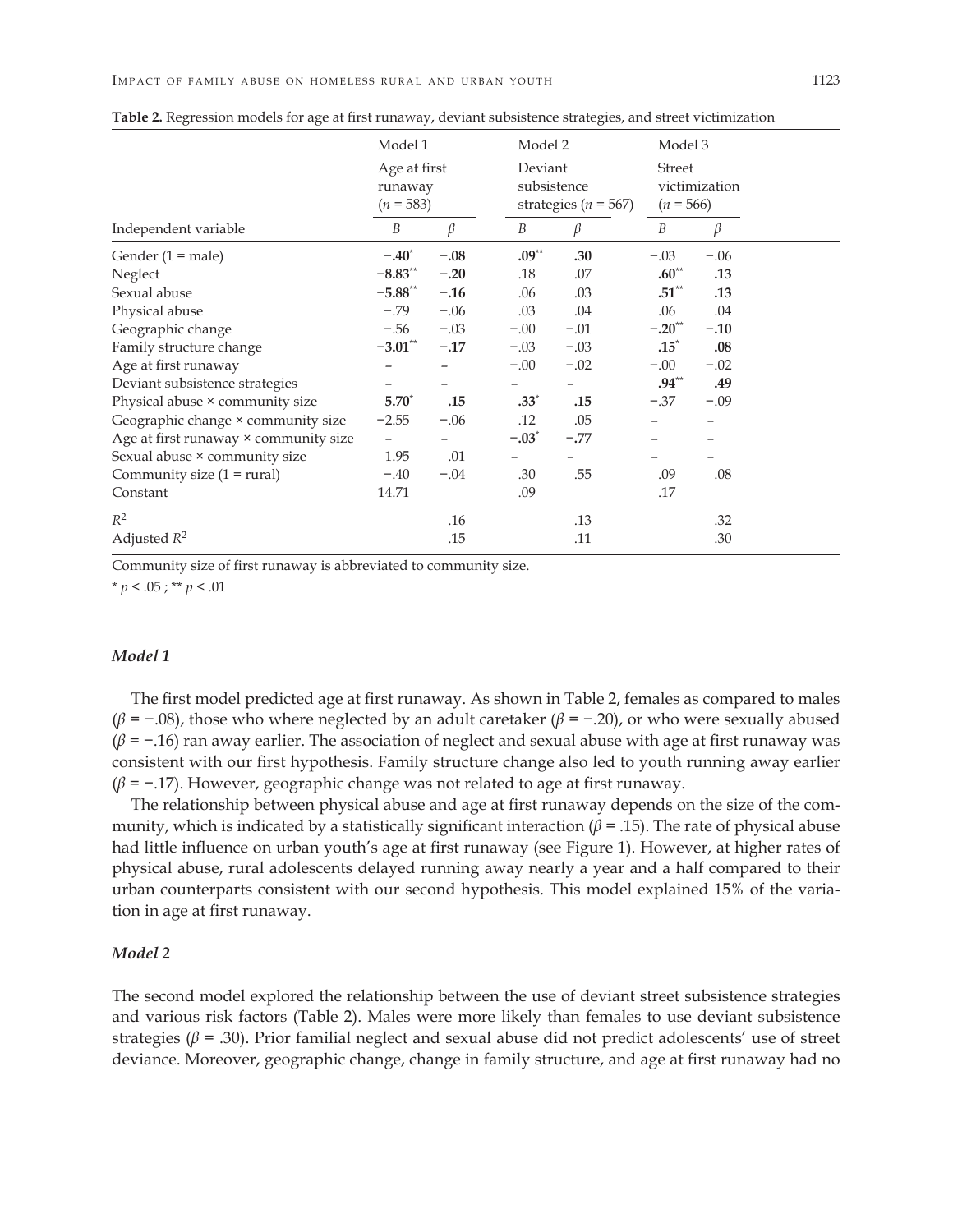

**Figure 1.** Interaction of physical abuse and community size for age at first runaway for model 1.

effect on how adolescents acquired money, food, or shelter while on the street. It was predicted that childhood abuse and neglect would be positively associated with deviant survival strategies, but this did not prove to be the case (Hypothesis 3).

There were two significant interactions in the model. For urban youth, survival strategies were stable regardless of age at first runaway. However, rural adolescents who ran away at younger ages relied on higher levels of deviance than did their similarly situated urban counterparts (*β* = −.77). Consistent with our Hypothesis 4, the interaction of physical abuse and community size of first runaway also played a role in the use of deviant subsistence strategies ( $\beta$  = .15). At higher levels of physical abuse, rural youth reported higher levels of deviant subsistence strategies than urban adolescents, whose rates remained fairly stable across levels of physical abuse. The final model explained 11% of the variation in deviant survival strategies.

#### *Model 3*

Model 3 investigated the effects of family and street variables on street victimization (Table 2). Those who were neglected ( $\beta$  = .13) and who were sexually abused ( $\beta$  = .13) experienced higher levels of street victimization. Gender, physical abuse, and age at first runaway were not statistically significant predictors. The findings in regard to sexual abuse and neglect were consistent with our fifth hypothesis; however, physical abuse did not support the predicted association. As family geographic change decreased ( $\beta$  = -.10) and change in family structure increased ( $\beta$  = .08), street victimization in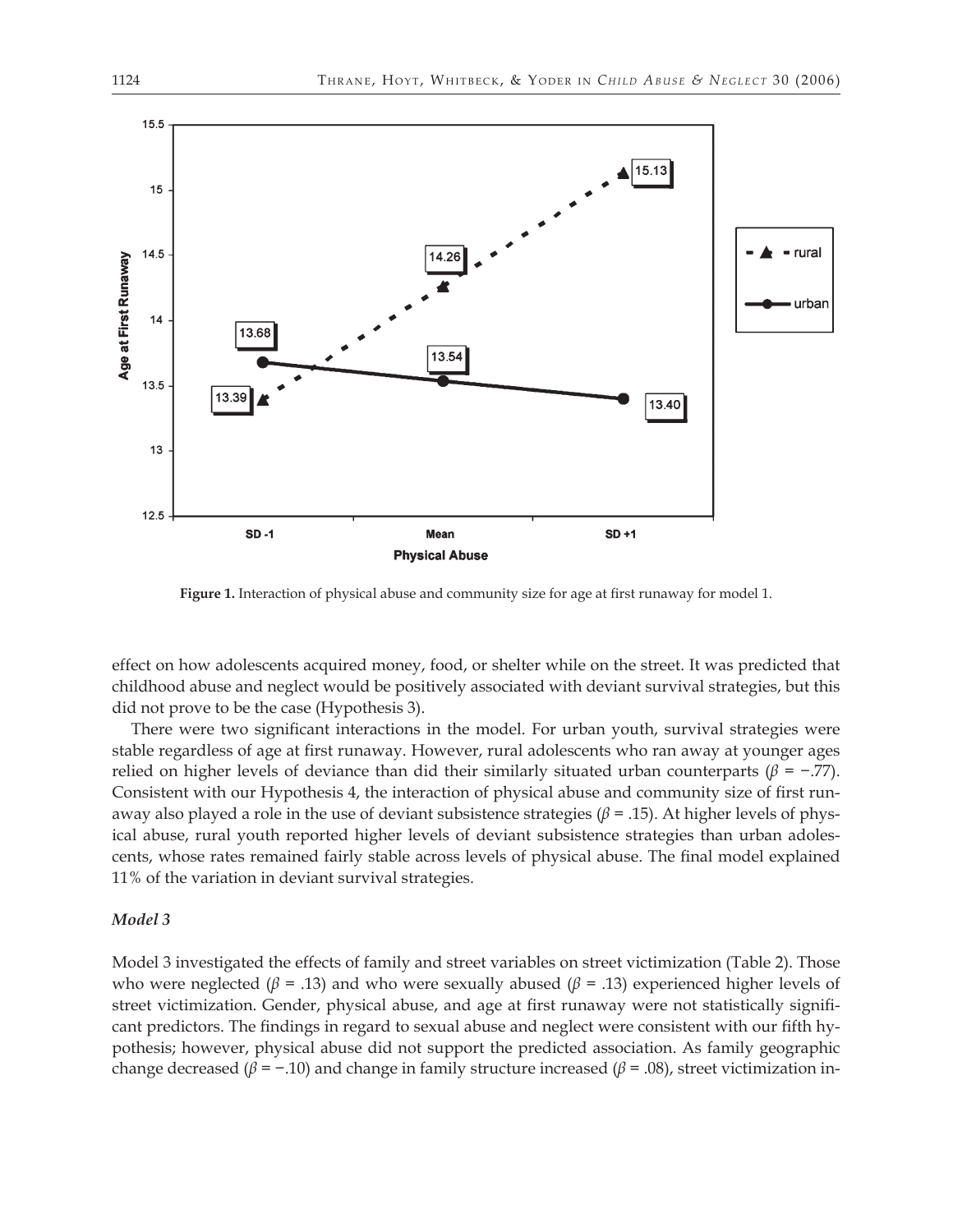creased. The direction of the residential mobility construct is unexpected. This may be due to the fact that neighborhood disadvantage and parental income were not controlled for in this study (Crowder & Teachman, 2004). Supportive of our Hypothesis 6, adolescents' reliance on deviant subsistence strategies increased the rate of street victimization ( $\beta$  = .49). No interaction effects were found to be significant. The final model explained 30% of the variation in street victimization.

#### **Discussion**

We found that dysfunctional family lives were a precursor to early independence and victimization on the street. Our analyses indicated that there were no base differences in age of running away, involvement in deviant subsistence strategies, or rate of street victimization between rural and urban runaways. However, rural adolescents delayed running in the face of abuse and navigated their lives on the street differently. Runaway adolescents report extensive histories of familial physical and sexual abuse. Neglect and sexual abuse decreased the age at first runaway (Hypothesis 1). Consistent with previous research, destructive familial relations were an important predictor of running away (Tyler et al., 2001; Whitbeck & Hoyt, 1999).

Although studies of homeless and runaway adolescents have not fully explored the ramifications of community size, researchers have become increasingly interested in how community context exposes young people to risk. For instance, there is evidence that community characteristics play a role in child welfare agencies' ability to meet the needs of vulnerable youth (Landsman, 2002; Weissman, Jogerst, & Dawson, 2003). At a higher frequency of physical abuse (1 standard deviation above the mean), rural adolescents delayed their first runaway by nearly a year and a half compared to urban youth (Hypothesis 2). This may suggest that rural environments offer fewer options for adolescents trapped in abusive familial relationships because rural areas lack shelters and other needed social services to assist them.

Contrary to our expectations, neglect and abuse did not predict the use of deviant survival strategies (Hypothesis 3) as previous studies have found (Hagan & McCarthy, 1997; Whitbeck & Hoyt, 1999). We reasoned that having been subjected to higher rates of abusive and/or neglectful families would promote aggressive tendencies and make youth shrewder in their calculation of rewards to costs. Therefore, we anticipated that these maladaptive family relations would orientate youth to satisfying their immediate needs on the street (e.g., food, shelter) rather than taking into account the risks and long-term consequences associated with theft, drug sales, or prostitution.

We found partial support for Hypothesis 4 because in the context of physical abuse, deviant subsistence strategies differed markedly for rural and urban adolescents. Physical abuse had little bearing on urban adolescents' survival via the street economy, but rural youth were more embedded in street subsistence when they reported a higher incidence of physical abuse. The authors suggest that informal personal ties in rural communities are an important buffer for young people that consider running away; we posit that these personal networks effectively avert some instances of run away behavior. However, these benefits do not apply to all youth. Formal and informal community structures are obviously not working for our sample of rural runaways, or they would not be running away to larger cities. A higher frequency of abuse could eliminate legitimate social networks for rural youth more effectively than for urban runaways, thus making the street economy their only means of survival. Having been subjected to abusive family over a longer period of time, rural runaways may be more damaged as a result and have smaller social networks to rely on for instrumental financial support, which could increase their reliance on deviant subsistence strategies.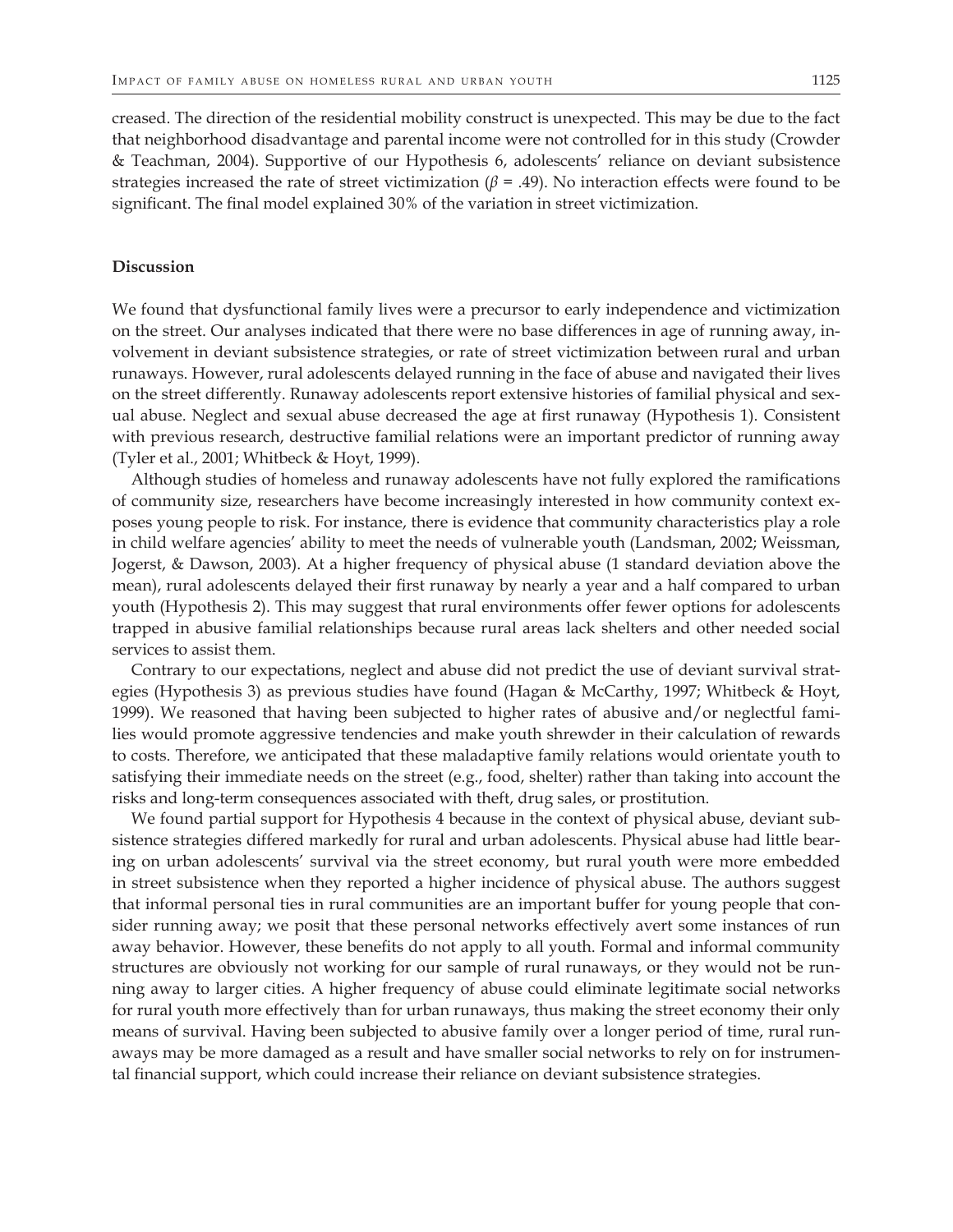In regard to the second interaction, deviant subsistence was fairly stable for urban youth regardless of the age at first running away. This was not so for rural adolescents. In fact, younger rural adolescents were more dependent on deviant subsistence strategies. One possible explanation is that daily survival necessitates the use of the street economy because they do not have a social network in place that could provide needed support. At the same time, younger rural adolescents would have less experience gaining access to social service agencies geared to their needs. In addition, due to their age, younger adolescents would have fewer options for legitimate work (e.g., day labor). This could account for some of the differences observed because shelters and drop-in centers, employment, and social networks provide much needed resources that reduce runaways' reliance on deviant subsistence strategies.

The final hazard for runaways in our study was street victimization. Consistent with previous research, dysfunctional familial relations were linked to exploitation on the street (Janus et al., 1995; Whitbeck & Hoyt, 1999). After controlling for other risk factors, the trauma of childhood abuse or neglect increased the odds of street victimization by nearly three times in a study of homeless adults (Lee & Schreck, 2005). Supporting our fifth hypothesis, neglect and sexual abuse increased the level of street victimization. Other studies have suggested that the impact of abuse on street victimization is indirect through high-risk behaviors associated with being abused (e.g., deviant peers and deviant subsistence strategies) (Whitbeck & Simons, 1990). This would be a potential explanation for the absence of a main effect of physical abuse on street victimization (Hypothesis 5).

Runaways report a high level of deviant activity. These high-risk behaviors increase their vulnerability to becoming victims themselves (Baron, 2003; Hagan & McCarthy, 1997; Kipke et al., 1997; Whitbeck & Simons, 1990). Our findings found strong support for the linkage between deviant subsistence strategies and street victimization (Hypothesis 6).

There were four limitations of this study. They include self-report data, cross-sectional data, absence of community level variables, and the sampling technique. The adolescent was the sole source of information about her/his experiences. We relied on cross-sectional data, which cannot directly evaluate effects over time. We did not have community level variables such as funding for social welfare programs and community involvement and attachment to examine how they influence runaway behavior. Within the urban category, the city size measure included communities that may offer different levels of resources. Due to the small sample of rural youth, alternate classifications to define rural versus urban were conducted, but none showed significant contrasts. Agencies serving these youth are naturally under time constraints that reinforced a selection bias. The majority of the adolescents in this sample were shelter youth, although they were not immune to living on streets.

Despite these limitations, we believe this study makes an important contribution to the research on homeless and runaway youth. This analysis considered the role that community size and family characteristics played in the lives of runaway adolescents. At a higher level of physical abuse, rural youth remained in their families longer and employed deviant subsistence strategies to a greater extent than similarly situated urban runaways. For abused rural youth, engaging in street deviance may put them at higher risk of victimization by street predators and encounters with the justice system.

**Acknowledgments —** The Midwest Homeless and Runaway Adolescent Project is supported by the National Institute of Mental Health (MH501140); Principal Investigator, Les B. Whitbeck. This article is Journal Paper J-17329 of the Iowa Agriculture and Home Economics Experiment Station, Ames, Iowa, Project 3320. The authors thank anonymous reviewers and the editor for their helpful comments.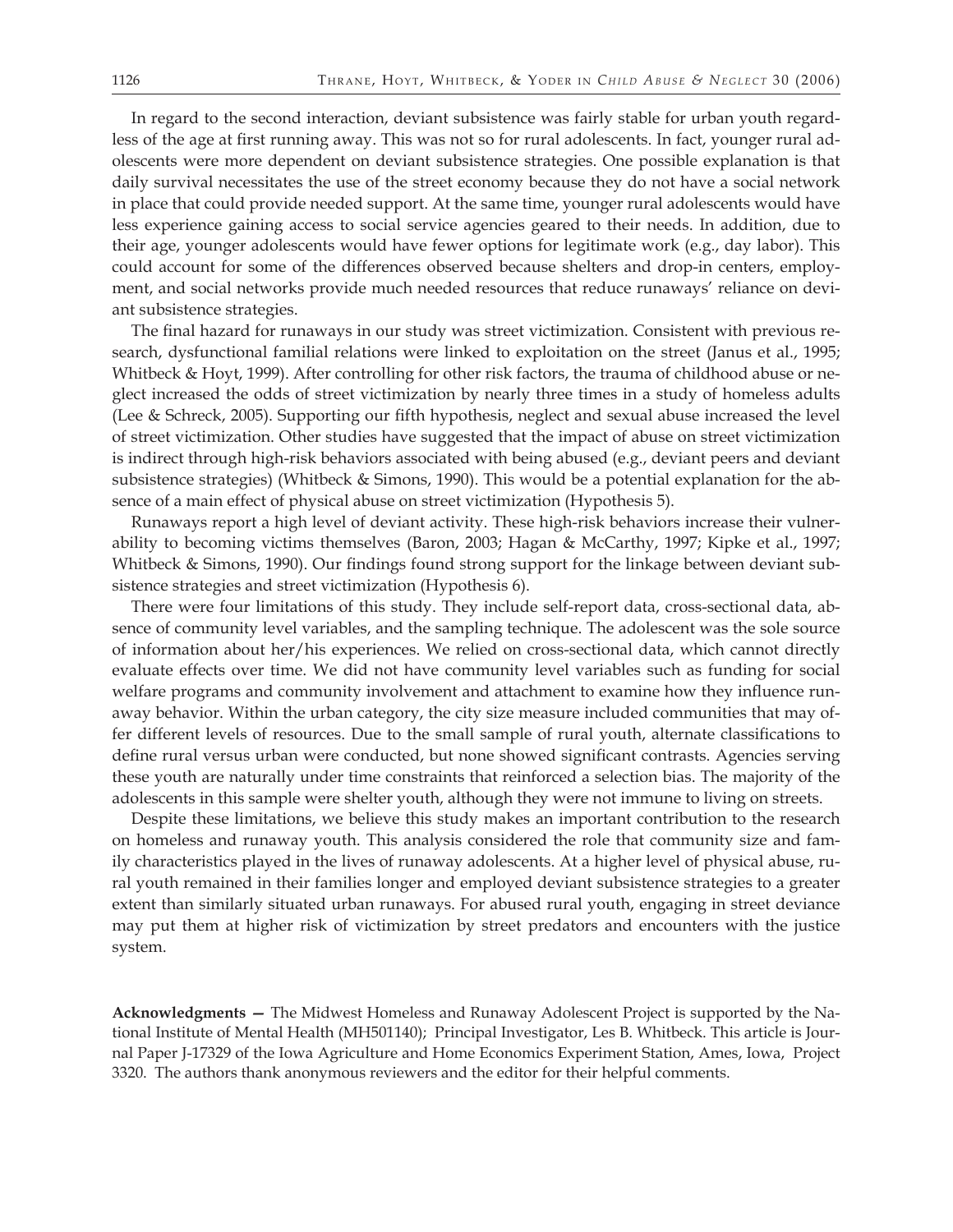#### **References**

Baron, S. (2003). Street youth violence and victimization. *Trauma Violence and Abuse*, *4*(1), 22–44.

- Committee on Labor and Human Resources. (1990). *Examining the impact of homelessness and dislocation on young people in America*. Washington, DC: U.S. Government Printing Office.
- Crowder, K., and Teachman, J. (2004). Do residential conditions explain the relationship between living arrangements and adolescent behavior? *Journal of Marriage and Family*, *66*, 721–738.
- Drabenstott, M., and Gibson, L. (1988). In M. Drabenstott, and L. Gibson (Eds.), *Rural America in transition*. Kansas City, MO: The Federal Reserve Bank of Kansas City.
- Finkelhor, D., Hotaling, G., and Sedlak, A. (1990). *Missing, abducted, runaway, and throwaway children in America*. Washington, DC: Office of Juvenile Justice and Delinquency Prevention.
- Hagan, J., and McCarthy, B. (1997). *Mean streets: Youth crime and homelessness*. New York: Cambridge University Press.
- Hammer, H., Finkelhor, D., and Sedlak, A. J. (2002). *Runaway/thrownaway children: National estimates and characteristics*. Washington, DC: Office of Juvenile Justice and Delinquency Prevention.
- Herrera, V., and McCloskey, L. (2001). Gender differences in the risk for delinquency among youth exposed to family violence. *Child Abuse and Neglect*, *25*, 1037–1051.
- Hoyt, D., Conger, R., Gaffney Valde, J., and Weihs, K. (1997). Psychological distress and help seeking in rural America. *American Journal of Community Psychology*, *25*, 449–470.
- Hoyt, D., Ryan, K., and Cauce, A. (1999). Personal victimization in a high-risk environment: Homeless and runaway adolescents. *Journal of Research in Crime and Delinquency*, *36*(4), 371–392.
- Janus, M., Archambault, F., Brown, S., and Welsh, L. (1995). Physical abuse in Canadian runaway adolescents. *Child Abuse and Neglect*, *19*(4), 433–447.
- Janus, M., Burgess, A., and McCormack, A. (1987). *Adolescent runaways: Causes and consequences*. Lexington, MA: Lexington Books.
- Johnson, S., Bowers, K., and Hirschfield, A. (1997). New insights into the spatial and temporal distribution of repeat victimization. *British Journal of Criminology*, *37*, 224–241.
- Kaufman, J., and Spatz Widom, C. (1999). Childhood victimization, running away, and delinquency. *Journal of Research in Crime and Delinquency*, *36*(4), 347–370.
- Kipke, M., Simon, T., Montgomery, S., Unger, J., and Iverson, E. (1997). Homeless youth and their exposure to and involvement in violence while living on the streets. *Journal of Adolescent Health*, *20*, 360–367.
- Kufeldt, K., and Nimmo, M. (1987). Youth on the street: Abuse and neglect in the eighties. *Child Abuse and Neglect*, *11*, 531–543.
- Landsman, M. (2002). Rural child welfare practice from an organization-in-environment perspective. *Child Welfare League of America*, 791–819.
- Lauritsen, J., Sampson, R., and Laub, J. (1991). The link between offending and victimization among adolescents. *Criminology*, *29*, 265–291.
- Lee, B., and Schreck, C. (2005). Danger on the streets: Marginality and victimization among homeless people. *American Behavioral Scientist*, *48*(8), 1055–1081.
- Maxfield, M., and Spatz Widom, C. (1996). The cycle of violence. *Archives of Pediatrics and Adolescent Medicine*, *150*, 390–395.
- McCormack, A., Janus, M., and Burgess, A. (1986). Runaway youths and sexual victimization: Gender differences in an adolescent runaway population. *Child Abuse and Neglect*, *10*, 387–395.
- Nye, F. (1979). Choice, exchange, and the family. In W. Burr, R. Hill, F. Nye, and I. Reiss (Eds.), *Contemporary theories about the family: Vol. 2*, (pp. 1–41). New York: Free Press.